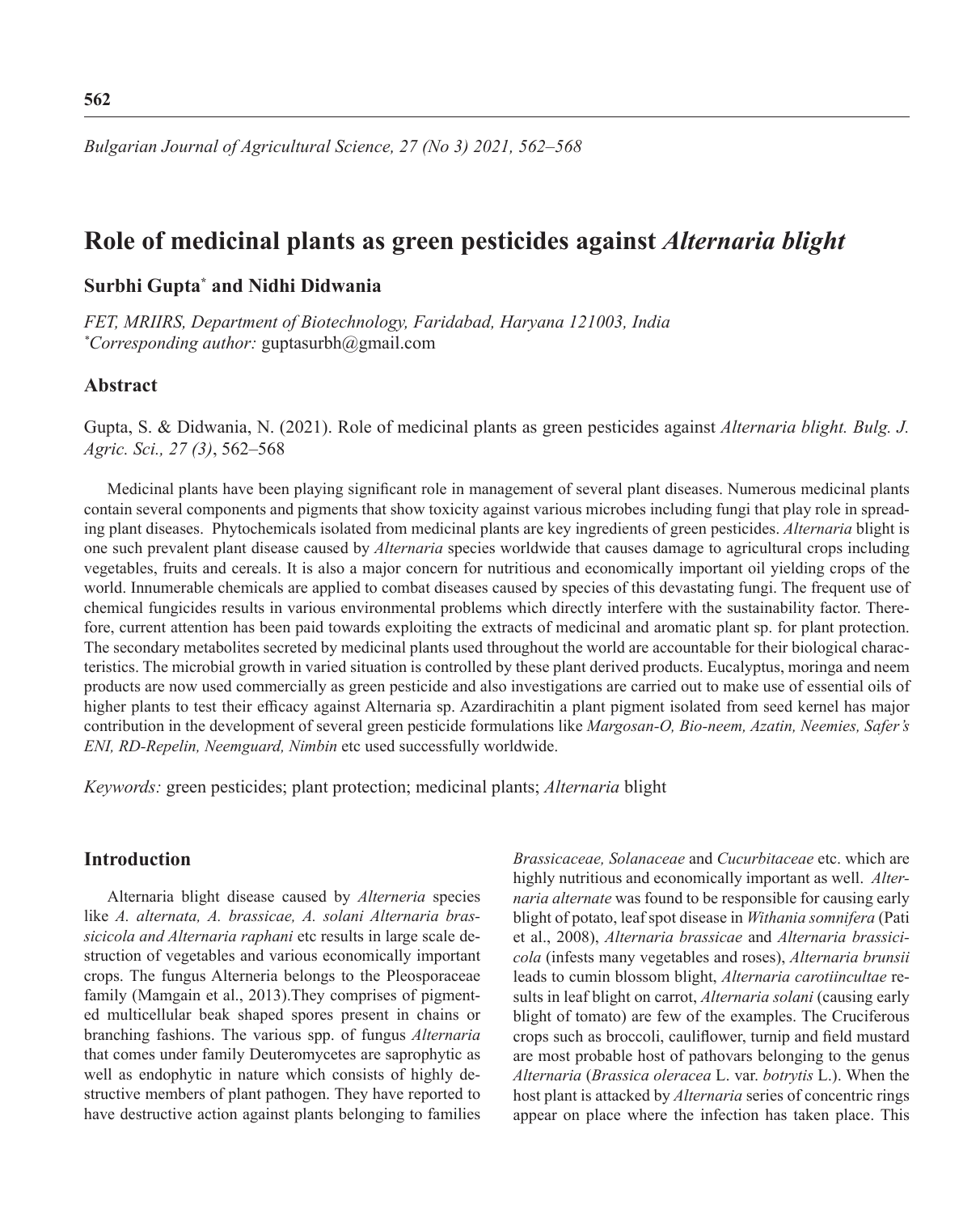provides a "target spot" for early blight. Appearance of small black concentric spots on lower leaves is the initial symptom of the disease. These spots further enhance into larger and prominent ones affecting the rest of the parts of the plant. The spores of *A. brassicae* reside in both soil and atmosphere (Verma & Verma, 2010).

Application of fungicides as a control of *Alternaria* is the simplest and most common method we used today. But keeping in mind their adverse effects on human health, new alternatives of disease control such as growing disease resistant varieties, use of plants and parts thereof, introducing biocontrol agents, alterations in agronomic practices and many more should be implemented as they are eco-friendly and safe. Moreover, these are natural product that's why show minimum or negligible adverse effects in various physiological processes of plants and can be broken down into simpler organic substances with great ease. Much work is being done for the investigation of antimicrobial properties of plant products like plant extracts, essential oils and volatile oils. Numerous medicinal plants release phytochemicals which have inhibitory effect on plant pathogens. The use of herbal products and secondary metabolites secretes by medicinal plants is in high demand all over the world (Nalawade et al., 2003; Cole et al., 2007). Plant extracts, essential oils, gums, resins etc. as bio-fungicidal products due to their resistant activity against phytopathogens in both *in vitro* and *in vivo* conditions (Fawzi et al., 2009; Jalili et al., 2010; Romanazzi et al., 2012).The different secondary metabolites can be separated by various isolation techniques and then purified to get pure components and bioactive properties of those components can be used against the phytopathogens in diverse manner for human welfare. Plant extracts are gaining high popularity as green pesticides because they are safe, highly efficient against the disease and are available at much cheaper cost (Yedida & Singh, 2018). These products serves as good alternative for synthetic fungicides as they are eco-friendly and widely acceptable and comprises great potential to overcome the problem of plant pathogens (Chuang et al., 2007).

# **Medicinal Plants as Green Pesticides**

Plants comprehend some natural bioactive compounds toxic to phytopathogens. These plants have narrow target with explicit mechanism of action. They are safe to humans and environment, have short shell life and do not have residual threat. This property favours them to be a part of Integrated Pest Management (IPM). They can be used by farmers of developing nations where plants extracts are already being used in pharmaceutical sector (Nuzhat & Vidyasagar, 2013). The methanolic extract was assessed against spore germi-

nation of plant pathogenic fungi, *Alternaria brassicae, A. melongenae* (Pandey & Singh, 2019)*.* More than 250 000 plants species have been reported to offer reservoir of natural bioactive compound that have potential application in agrochemicals (Cowan, 1999). The bioactive compounds that are extracted from different medicinal plants had contributed a lot in development of the phytochemicals for agriculture industry in different ways as follows:

- By acting as natural pesticides in raw form for e.g. crude extracts
- By providing simpler substances that can be accordingly converted into complex substances
- Available as better and new alternative to various scientific products for prevention of various plant pathogenic fungi and bacteria (Cox, 1990).

These extracted plant products when applied on the infected crop are called Bio pesticides or Green pesticide. Several workers have reported the efficiency of natural phytochemicals in controlling mycotoxin production of *Alternaria* blight. Some commonly used plants are various parts of cinnamon, clove, oregano, palmarosa and essential oil of lemon grass oils, neem extracts, tea tree oil, common thyme, and eucalyptus (Marin et al., 2004; Burgiel & Smaglowski, 2008; Ćosić et al., 2010; Nashwa & Abo-Elyousr, 2012).

# **Common Medicinal Plants Used against** *Alternaria*

The evaluation of crude and boiled forms of various medicinal plants namely Neem, Eucalyptus, Datura, Pudina, Tulsi, Lantana was carried out in vitro condition against *A. brassicae* (Sasode et al., 2012). The management of blight disease caused by *Alternaria* species via bulb extract of *Allium sativum* in Indian mustard was reported by Meena et al. (2004). The gradual decrease in radial growth, spore formation and germination of *A. brassicae* was observed when treated with leaf extract of *Eucalyptus globules* (Patni & Kolte, 2006). Kadam et al. (2018) reported the efficacy of *Allium sativum, A. indica* and *Z. officinale* in reducing *A. alterneta* causing blight disease of pomegranate. The ethanol extract (n-butanol fraction) when applied in specific concentration say 25 mg/L show great efficacy against fungal pathogens and Bu-11-13, derived sub fraction completely prohibits spore germination (Lin et al., 2011). The methanol extract of *Polygonum perfoliatum* (speed weed) was reported to restrict the germination of conidia in *A. brassicicola* that causes leaf spot of spoon cabbage (Ching, 2007). Spore germination of *A.brassicae* collected from cauliflower leaves has been totally inhibited by extracts of plants like *Cenchrus catharticus*, *Canna indica*, *A. sativum,* Convolvulus arvensis, *Menthapiperita, Prosopsiss-*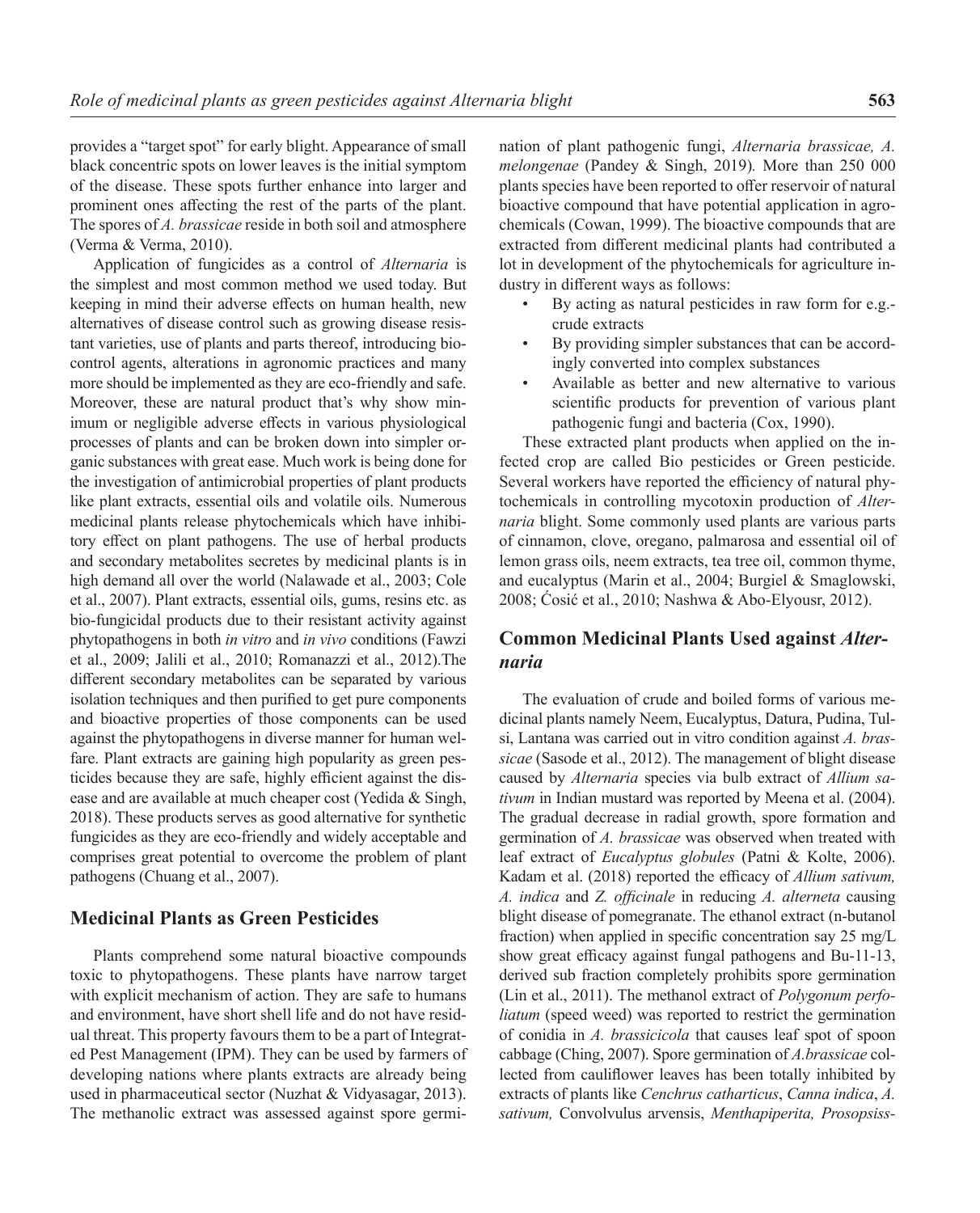*picigera, Allium cepa, Lawsonia inermis, Ipomoea palmata, Argemone mexicana, Datura stramonium and Clerodendro ninerme* (Sheikh & Agnihotri, 1972). The infestation of *A. solani* and its radial growth was prohibited by leaf extract of neem when applied in specific concentration say 43.3 and 26.7% at 0.1% and 0.01%, respectively (Sharma et al., 2007). The mycelial growth of brinjal leaf spot disease was reported to be effectively cured by inhibitory effect of garlic bulb extract caused by *A. tenuis* Datar (1996). In a study, *Alternaria alterneta* causing blight disease of brinjal was controlled significantly by application of rhizome extract of turmeric, garlic and neem (Rajput & Chaudhari, 2018).

### **Mode of Action**

Medicinal plants have infinite ability to produce aromatic secondary metabolites like phenols, phenolic acids, flavones, flavonoids, quinones, terpenens, tannins, alkaloids, lectins (Halama & Van Haluwin, 2004). These secondary metabolites have antimicrobial activity against phytopathogens as **Table 1. Mechanisms of action of phytochemicals (Cowan, 1999)**

they create unfavourable conditions for the pathogenic fungi growth (Scheuerell & Mahaffee, 2002). The various plant extracts and their essential oil are most commonly used for management of diseases. Phenols and phenolic acids present in plants are important bioactive phytochemical and the efficacy of phenolic toxicity depends on concentration of hydroxyl groups and their location in the compound. Quinones were found to be very effective and serve as an important fungicide to control the disease. After microbial infestation phenolic compounds like flavonoids and flavonols synthesized in plants are observed to be very effective against wide array of microorganisms. Tannins are also one of the major phenolic compounds, polymeric in nature, show astringent property and are easily soluble in acetone and water (Gurjar et al., 2012). Environmental stress like air temperature and air humidity also play a key role in influencing the health quality of essential oils, carotenoids and polyphenols (Manukyan, 2019). Allicin is volatile compound comprising antimicrobial properties and is synthesized in garlic by passing through a no. of cascades. It controls the infection of seed-borne *Alternaria* spp. in car-

| Name of compound      | Mode of action                                               |  |  |
|-----------------------|--------------------------------------------------------------|--|--|
| Simple Phenols        | Membrane disruption, substrate deprivation                   |  |  |
| Phenolic acids        | Bind to adhesins, complex with cell wall, inactivate enzymes |  |  |
| Terpenoids            | Membrane disruption                                          |  |  |
| <b>Essential oils</b> | Membrane disruption                                          |  |  |
| Alkaloids             | Intercalate into cell wall                                   |  |  |
| Tannins               | Bind to proteins, enzyme inhibition, substrate deprivation   |  |  |
| Flavonoids            | Bind to adhesins, complex with cell wall, Inactivate enzymes |  |  |
| Coumarins             | Interaction with eucaryotic DNA                              |  |  |
| Lectins               | Form disulfide bridges                                       |  |  |
| Polypeptides          | Form disulfide bridges                                       |  |  |

**Table 2. Antifungal actions of Products secreted by Plants**

| Name of the Plant                                                                                                                                     | Part Used                                   | Controlled Pathogen/Disease                     | References                       |
|-------------------------------------------------------------------------------------------------------------------------------------------------------|---------------------------------------------|-------------------------------------------------|----------------------------------|
| Eucalyptus and lavender                                                                                                                               | Leaf                                        | Alternaria alternata                            | Zaker & Mosallanejad (2010)      |
| Indian beech, milk weed, oleander and turmeric                                                                                                        | Leaf, Seed                                  | Alternaria solani                               | Masih et al. $(2014)$            |
| Essential oils, cumin                                                                                                                                 | Leaf, Root                                  | Alternaria alternata,                           | Behdani et al. (2012)            |
| Adhatoda vasica (Nees), Azadirachta indica (A<br>Juss). Ocimum sanctum (L), Allium sativum (L),<br>Datura metal (Linn) and Zingiber officinale (Rose) | Leaf, Flowers, Root   A. solani,            |                                                 | Chapol Roy et al., 2019          |
| Spanish flag (L. camara Linn), Pongam (Pongamia<br>pinnata L.Pierre)                                                                                  | Leaf                                        | Leaf light of Onion                             | Bhosale et al., 2008             |
| Thyme( <i>Thymus vulgaris</i> ), Eucalyptus sp. and <i>Ach</i> -<br>illeamille folium L.                                                              | Leaf                                        | Alterneria alternata                            | Hadizadeh et al., 2009           |
| Garlic(Allium sativum), Datura, Tulsi, Lantana                                                                                                        | Bulb, Leaf                                  | Alternaria brassicae                            | Meena et al., 2010               |
| A.indica, Michelia champaca, Adhatoda vasi-<br>ca and Eryngium foetidum                                                                               | Aqueous leaf<br>extract                     | Alternaria brassicae                            | Yengkhom Premlata Devi.,<br>2018 |
| Azadirachta indica and Eucalyptus, Allium cepa,<br>Zingiber officinalis, Parthenium, Datura. and<br>Lantana camara                                    | Leaf (crude),<br>rhizome, seeds and<br>bulb | <i>Alternaria cyamopsidis</i> of<br>clusterbean | Manasa & Reeti, 2018             |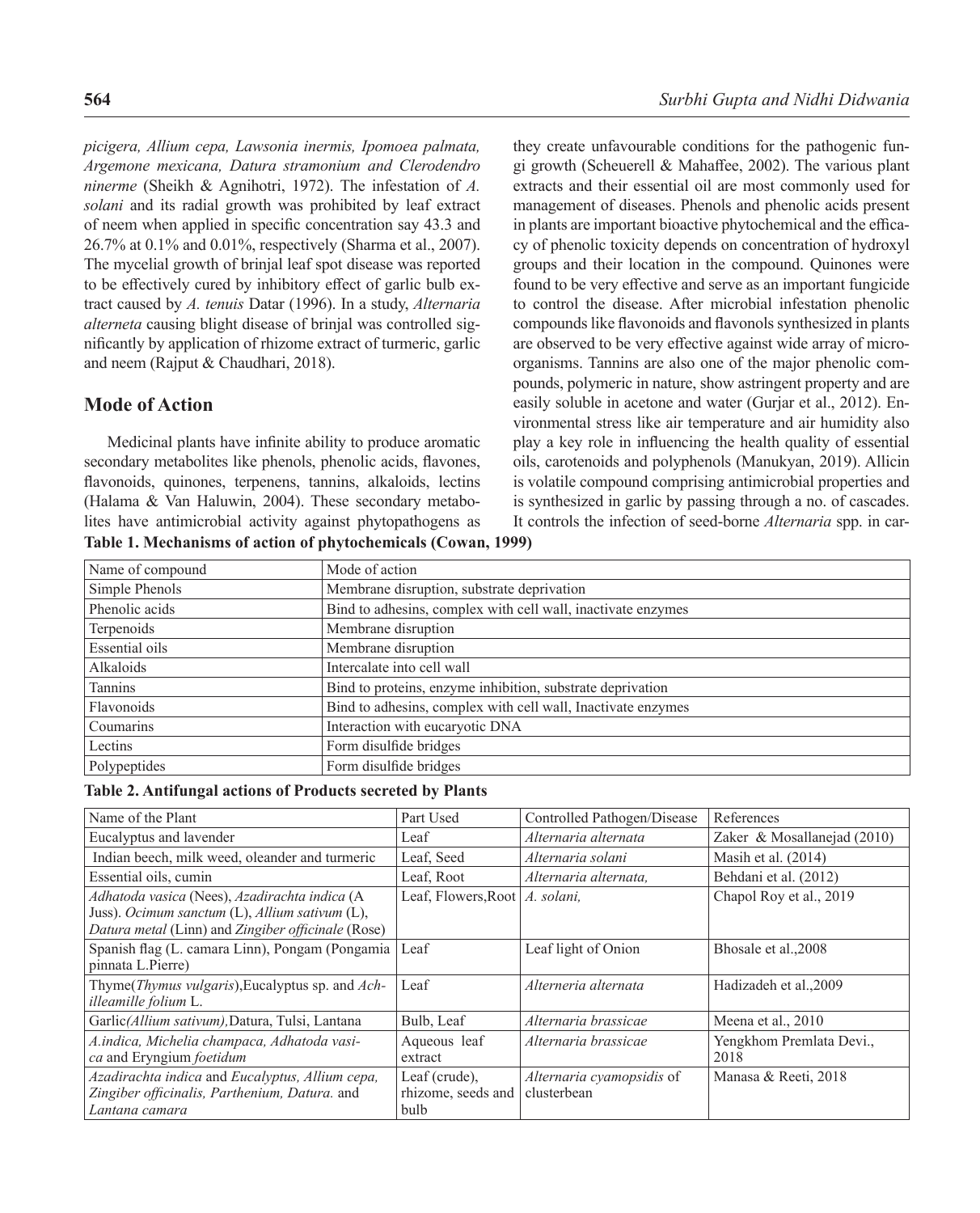rot, mustard and Phytophthora leaf blight of tomato and potato (Slusarenko et al., 2008) (Table 1 and Table 2).

# **Methods for Extraction and Evaluation of Plant Extracts**

Extraction of medicinally active secondary metabolites of plant tissues from inactive components is done by using selective solvents like methanol, ethanol, water, chloroform, ether, acetone and dichloro-methanol. These solvents separate the active metabolites by diffusing into solid plant tissues and hence solubilize the compounds of similar polarity. The quality of the plant extracts depend upon the choice of solvent used and the plant material. The various techniques are described as follows:

### *Ultrasound assisted extraction (UAE)*

The technique is based on the size of various particles present in the extracts of the plant, solvent used and moisture concentration. In this technique ultrasound waves are used for extraction as they help in penetration of solvent liquid into the tissues by breaking cell wall and enhance diffusion of solutes into the solvent by increasing the surface area in contact (Tang-Bin, 2011). Xing-Yu (2019) extracted essential oil from seeds of *Iberis amara* using ultrasound assisted hydro-distillation (UAHD).

#### *Microwave-assisted extraction (MAE)*

The technique involves extraction of secondary metabolites by means of microwaves. The principle behind using these rays is generation of heat inside the tissues that ultimately leads to dipole rotation and conduction of ions within the tissues (Jain, 2009). The moisture present in the tissues absorbs the heat energy produced by microwaves results in cell disruption and diffusion of bioactive compounds from tissues (Takeuchi et al., 2009). The mechanism involves separation of secondary metabolites from plant tissues at specific temperature and pressure, introduction of solvent into tissues and diffusion of these metabolites into solvent liquid (Alupului, 2012).

#### *Supercritical fluid extraction (SFE)*

 SFE was reported to be a good alternative to other extraction techniques using solvent as this technique involves application of carbon dioxide for the extraction process (Yepez et al., 2002). Carbon dioxide itself is non-selective but by using certain co- factors or modifiers its selectivity and its capacity of extraction can be increased and these cofactors can be easily separated after achieving the goal (Ankit, 2012).

### **Identification, Characterization and Purification Techniques**

Secondary metabolites are generally present in the complex matrices of plant extracts in very less amount and hence purification is necessary for identification of the extracts. In order to separate the pure compounds there are various chromatographic and non- chromatographic techniques that are described as follows:

### **Chromatographic techniques**

The various chromatographic techniques are available in the market for the purpose of separation or identification of specific components from a mixture. The separation is based on the different adsorbent tendencies of different components in a mixture. These techniques are widely used in industries for purification of intermediates and products in a no. of processes.

### *Gas chromatography (GC)*

This technique is generally used for identification purpose and analysis of non- polar and volatile compounds. Moreover, gas chromatography mass spectrometry i.e. GC-MS is used for the profiling of various metabolites and for the identification of new compounds and metabolites (Krone et al., 2010). It is not suitable for the identification of highly polar compounds as they are less volatile in nature (Yusuke, 2012).

### *High performance liquid chromatography (HPLC)*

This technique is most probably used for the separation of specific products from a mixture of compounds and is best suitable for the identification, purification and quantification of various components in a mixture (Boligon & Athayde, 2014). It is best suited for the active processing of samples for analysis and preparative scale due its high resolving power (Marin et al., 2004). It is based on the principle that different compounds have particular rates of migration through the column and the stationary phase can be adjusted according to the type of constituent which has to be separated or for the removal of the contaminants. The appropriate conditions namely mobile phase, sensible detectors, flow rate etc. can be adjusted for analysis of particles by characteristic peak that is obtained under chromatographic condition (Sasidharan et al., 2011).

### *Thin-layer chromatography (TLC)*

The chromatic technique is most probably used for the herbal analysis as it is simple, rapid and cheap. Fluorescent images are formed as compared to chromatograms in other techniques that are more visual and provide profiling at dif-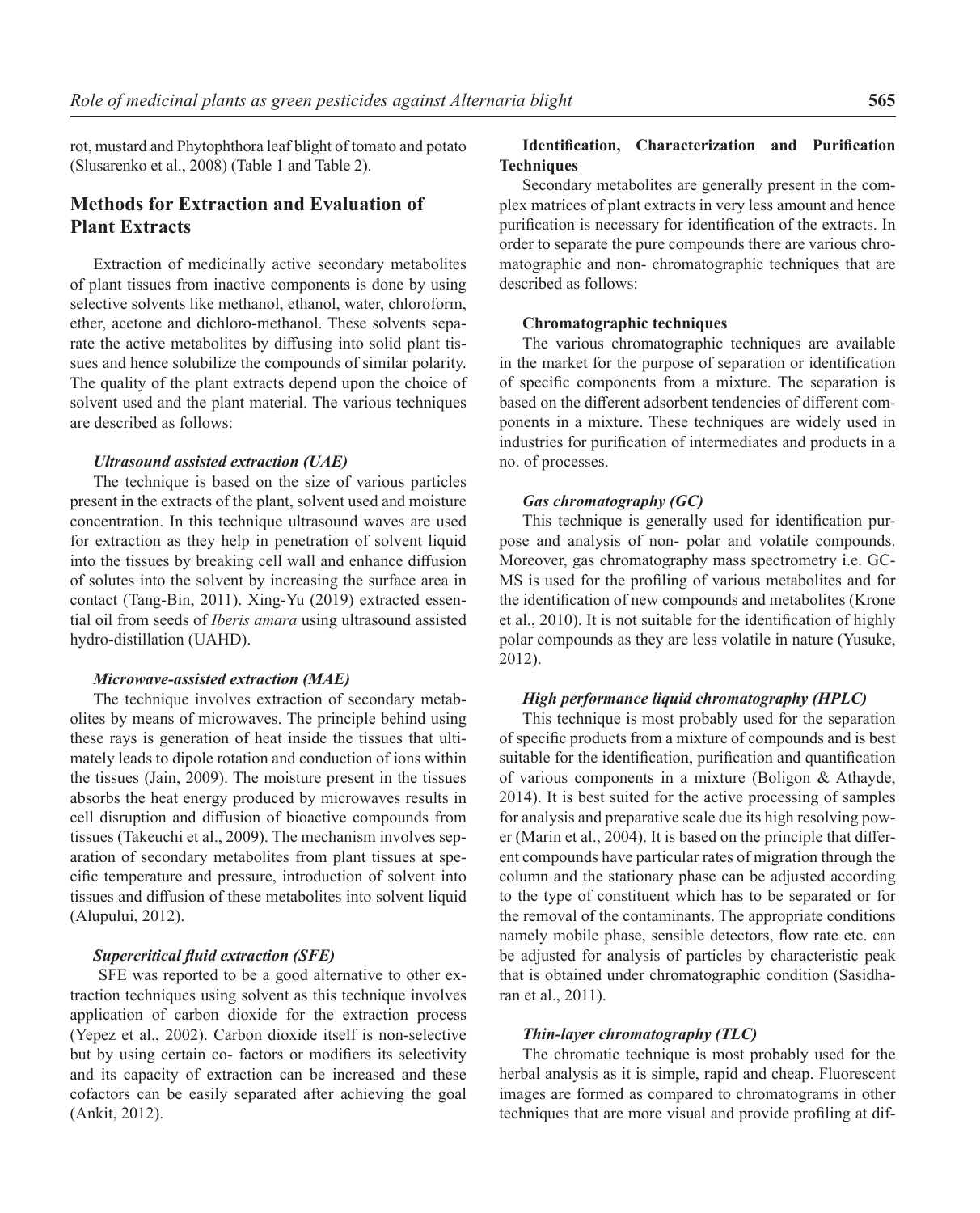| <b>IDM</b> Combinations                                                                                                                 | References          |
|-----------------------------------------------------------------------------------------------------------------------------------------|---------------------|
| <i>Eucalyptus</i> leaves (250 kg/ha)+ <i>Trichoderma harzinum</i> (2.5 kg/ha)                                                           | Patni & Kolte, 2006 |
| Seed treatment with Trichoderma viride (5 g/kg seed)+P. fluorescens+Soil application of T. viride +Soil appli- Shiv Shakti et al., 2013 |                     |
| cation of <i>P. fluorescens</i> $(2.5 \text{ kg/ha})$                                                                                   |                     |

### **Table 3. IDM combinations used against Alternaria blight**

ferent levels and integral data that can undergo processing by digital means. But the major disadvantage of the technique is inability of detection of trace components due to low resolution and less sensitivity (Zhang et al., 2011).

### *Over Pressured Layer Chromatography (OPLC)*

It is recently generated technique and is used in separation of essential oils and several types of extracts from plant tissues in highly efficient manner (Pothier et al., 2001; Botz et al., 2001).The system involves programmable pump that deliver the sample into column with high force that results in rapid and specific separation of material. It is much more efficient than TLC (Nyiredy, 2001). It serves as bridge between the TLC and HPLC as it is rapid and efficient than TLC for identification of complex extracts (Nyiredy, 2001). It is very helpful in rapid identification of potential plant active principles (Tabanca et al., 2007; Cheel et al., 2007)

#### **Non-Chromatographic Techniques**

#### *Phytochemical screening assay*

Secondary metabolites are generally phytochemicals that are present in plant extracts. This techniques is comprises different chemical tests and is usually called as Phytochemical screening. It is cheap, easy to handle and provide instant results.

#### **Medicinal Plants in Integrated Pest Management**

The concept of integrated disease management involves the combination of Bio control agents with plant extracts. It is very beneficial as it uses efficient naturally existing products and makes their best possible combinations. They are eco-friendly and are also cost effective. Various strains of *Trichoderma* fungus and *Psuedomonas* bacteria was found to be effective against a no. of pathogens thus are widely used as an antagonist (Biswas et al., 2002) particularly as seed treatment followed by neem extracts spray in managing many fungal diseases in various host pathogen combinations. Patni et al. (2005) reported that application of plant extracts in combination with *Psuedomonas fluorosensces* significantly reduced *Alternaria* blight intensity and also increased the test weight and yield. The application of *Trichoderma harzanium* as seed treatment and foliar spray was found superior over non treated control to reduce disease severity by 25.2%

and 23.3% at the leaf and pod stage, respectively (Shiv et al., 2013).Leaf extracts of *Camellia sinensis* and root extracts of *Asparagus racemosus*р *Aloe vera, Acacia nilotica* and *Anthocephalus cadamba* were found to be most effective ones when antifungal assay of approximate 20 plants were examined by Bhardwaj & Laura (2007) for leaf spot disease of Brassicaceae and also for brown rot of cauliflower whereas *Astercantha longifolia* showed moderate inhibition. *Aloevera, Acacia nilotica* and *Anthocephalus cadamba* whereas *Astercantha longifolia* showed moderate inhibition. Importance of IDM is increasing tremendously among scientists because this practice just not reduce the crop from fungal disease but also reduces its chances of attack by other plant pathogens like nematodes, bacteria and viruses (Anwar et al., 2017) (Table 3).

# **Conclusion**

The recurrent use of chemicals against plant pathogens deteriorates the environment. The present concern of the scientists is to find a sustainable solution to the above problem. Therefore, emphasis has been laid on eco-friendly alternative to dreadful fungicides for crop protection. Traditional medicinal plants have great potential to overcome plant pathogens as they comprise of biologically active compounds which limit the disease. There is a huge gap between lab research and availability of the medicinal plants at land. Further research is required for making medicinal plants available to the farms either individually or integrated with bio control agents.

### **References**

- **Alupului, A**. (2012). Microwave extract ion of active principles from medicinal plants. *U.P.B. Science Bullet in, Series B 74(2).*
- **Ankit, G., Madhu, N. & Vijay, K.** (2012). Modern extract ion methods for preparation of bioactive plant extracts. *International Journal of Applied and Natural Sciences (IJANS*), (1), 8-26.
- **Anwar A, Bhat M, Mohmmad Najeeb Mughal, Hassan Mir G. & Ambardar, V.K.** (2017). Integrated Management of Major Fungal Diseases of Tomato in Kashmir Valley.*Int.J.Curr.Microbiol.App.Sci.* 6(8): 2454-2458.
- **Behdani, M., Pooyan, M. & Abbasi, S.** (2012). Evaluation of antifungal activity of some medicinal plants essential oils against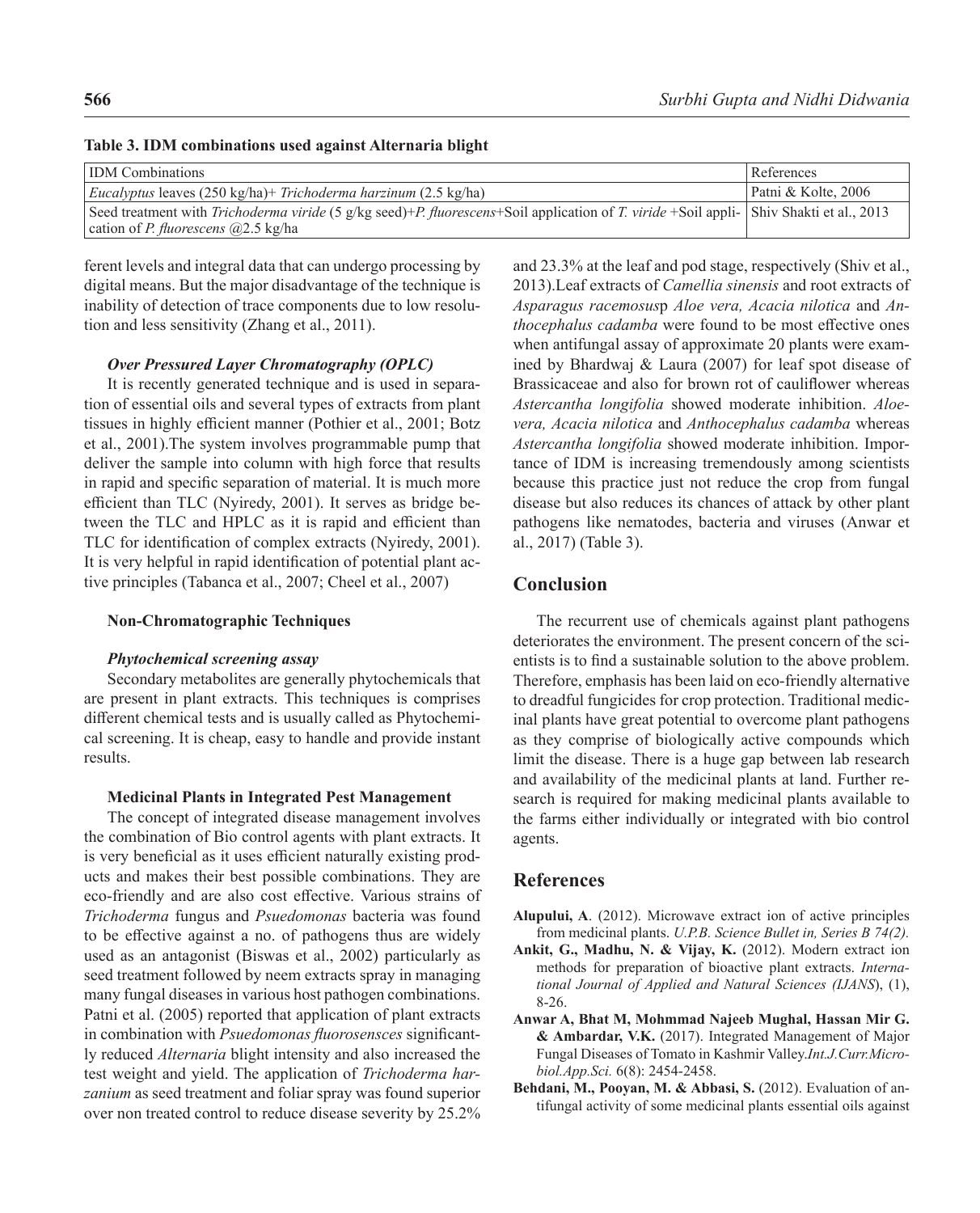*Botrytis cinerea,* causal agent of postharvest apple rot, *in vitro. International Journal of Agriculture and Crop Sciences*, *4(14),* 1012-1016.

- **Bhardwaj, S. K. & Laura, J. S.** (2007). Antifungal potential of some botano-extracts against *Alternaria brassicae. J. Pl. Dis. Sci., 2(2),* 135-137.
- **Bhosale, M. V., Perne, R. R., Shete, M. H. & Pawar, N. B.** (2008). Efficacy of botanicals, bioagents and fungicides on management of leaf blight (Alternariaporri) of onion. *Journal of Plant Disease Sciences, 3,* 88-89.
- **Boligon, A. & Athayde, M.** (2014). Importance of HPLC in analysis of plants extracts*. Austin Publishing in Chromatography, 1(3),* 2.
- **Botz, L., Nagy, S. & Kocsis, B.** (2001). Planar Chromatography: A retrospective view for the third millennium. Budapest: Springer, 103.
- **Burgiel, Z. J. & Smaglowski, M.** (2008). Fungistatic properties of tea tree oil. *Zesz. Probl. Post. Nauk Roln*., *529,* 13-18.
- **Biswas, K., Chattopadhyay, I., Banerjee, R. K., & Bandyopadhyay, U.** (2002). Biological activities and medicinal properties of neem (Azadirachta indica). *Current science*, 1336-1345.
- **Cheel, J., SchmedaHirschmann, G. & Jordan, M**. (2007). Free radical scavenging activity and secondary metabolites from *in vitro* cultures of *Sanicula graveolens*. *J. Biosci., 62,* 55562.
- **Ching, H. W., Yu, W. T., Jen, S. H. & Hsiung, K. W.** (2007). Effect of oriental medicinal plant extracts on spore germination of *Alternaria brassicicola* and nature of inhibitory substances from speed weed. *Plant Dis., 91(12),* 1621-1624.
- **Chuang, P. H., Lee, C. W., Chou, J. Y., Murugan, M., Shieh, B. J. & Chen, H. M.** (2007). Antifungal activity of crude extracts and essential oil of *Moringa oleifera* Lam. *Bioresource Technology*, *98,* 232-236.
- **Cole, I. B., Saxena, P. K. & Murch, S. J.** (2007). Medicinal biotechnology in the genus Scutellaria. *In Vitro Cell Dev. Plant., 43,* 318–27.
- Ćosić**, J., Vrandečić, K., Postic, J., Jurković, D. & Ravlić, M.** (2010). *In vitro* antifungal activity of essential oils on growth of phytopathogenic fungi. *Poljoprivreda*, *16 (2),* 25-28.
- **Cowan, M. M.** (1999). Plant products as antimicrobial agents. *Clinical Microbiology Reviews*, *12,* 564-582.
- **Cox, P. A.**, (1990). Ethnopharmacology and the search for new drugs. In: Bioactive compounds from plants. Chadwick D. J. & Marsh, J. (eds.), John Willey, Chichester, UK, 40-55.
- **Datar, V. V.** (1996). Efficacy of growth regulators and fungi toxicants on fruit rot of chilli. *Indian J. Mycol. Plant Pathol.*, *26,* 239-242.
- **Fawzi, E. M., Khalil, A. A. & Afifi, A. F.** (2009). Antifungal effect of some plant extracts on *Alternaria alternata* and *Fusarium oxysporum*. *African Journal of Biotechnology, 8(11),* 2590–2597.
- **Gurjar, M. S., Ali, S., Akhtar, M. & Singh, K. S.** (2012). Efficacy of plant extracts in plant disease management. *Agricultural Sciences*, *3(3),* 425-433.
- **Hadizadeh, I., Peivastegan, B. & Hamzehzarghani, H**. (2009). Antifungal activity of essential oil from some medicinal plants of Iran against *Aletrnarea alternata*. *American Journal of Applied Sciences*, *(6),* 857-861.

**Halama, P. & Haluwin, C.** (2004). Antifungal activity of lichen

extracts and lichenic acids*. Bio Control, 49,* 95-107.

- **Jain, T.** (2009). Microwave assisted extraction for phytoconst ituents – an overview. *Asian Journal of Research in Chemistry, 2 (1),* 19-25
- **Jalili-Marandi, R., Hassani, A., Ghosta, Y., Abdollahi, A., Pirzad, A. & Sefidkon, F.** (2010). *Thymus kotschyanus* and *Carum copticum* essential oils as botanical preservatives for table grape. *Journal of Medicinal Plants Research*, *4(22),* 2424- 2430.
- **Kadam, V. A., Dhutraj, D. N., Pawar, D. V. & Patil, D. D.** (2018). Bio efficacy of bio agents and botanicals against *Alternaria alternata* (Fr.) Keissler causing leaf spot of pomegranate. *Int. J. Curr. Microbiol. App. Sci., 7(11),* 1146-1155.
- **Krone, N., Hughes, B., Lavery, G., Stewart, P., Arlt, W. & Shackleton, C.** (2010). Gas chromatography/mass spectrometry (GC/MS) remains a preeminent discovery tool in clinical steroid investigations even in the era of fast liquid chromatography tandem mass spectrometry (LC/MS/MS). *J. Steroid Biochem. Mol. Biol*., *121,* 496–504.
- **Letellier, M. & Budzinski, H.** (1999). Microwave assisted extract ion of organic compounds. *Analusis, 27 (3),* 259–270.
- **Mamgain, A., Chowdhury, R. R. & Tah, J**. (2013). Alternaria pathogenicity and its strategic control. *Research Journal of Biology, l1,* 01-09.
- **Mankuyan, A.** (2019). Secondary metabolites and their antioxidant capacity of Caucasian endemic thyme (*Thymus transcaucasicus* Ronn.) as affected by environmental stress. *Journal of Applied Research on Medicinal and Aromatic Plants, 13,* 100 - 209.
- **Marin, S., Velluti, A., Ramos, A. J. & Sanchis, V.** (2004). Effect of essential oils on zearalenone and deoxynivalenol production by *Fusarium graminearum* in non-sterilized maize grain. *Food Microbiology, 21,* 313-318.
- **Masih, H., Peter, J. K. & Tripathi, P. A**. (2014). Comparative evaluation of antifungal activity of medicinal plant extracts and chemical fungicides against four plant pathogens. *International Journal of Current Microbiology and Applied Sciences, 3(5),* 97-109**.**
- **Meena, P. D., Meena, R. L., Chattopadhyay, C. & Kumar, A.** (2004). Identification of critical stage of disease development and biocontrol of *Alternaria blight* of Indian mustard (*Brassica juncea). J. Phytopathol., 152,* 204-209.
- **Nuzhat, T., & Vidyasagar, G. M. (2014).** Antifungal investigations on plant essential oils. A review.
- **Nalawade, S. M., Sagare, A. P., Lee, C. Y., Kao, C. L. & Tsay, H. S.** (2003). Studies on tissue culture of Chinese medicinal plant resources in Taiwan and their sustainable utilization. *Bot. Bull. Acad. Sin*., *44,* 79–98.
- **Nashwa, S. M. A. & Abo-Elyousr, K. A. M**. (2012). Evaluation of various plant extracts against the early blight disease of tomato plants under greenhouse and field conditions. *Plant Protection Science*, *48 (2),* 74–79.
- **Nyiredy, S.** (2001). The bridge between TLC and HPLC: over pressured layer chromatography (OPLC). *Trends Anal. Chem.*, *20,*  91101.
- Pandey, P. S. & Singh, U. P. (2019). Antifungal activity of meth-